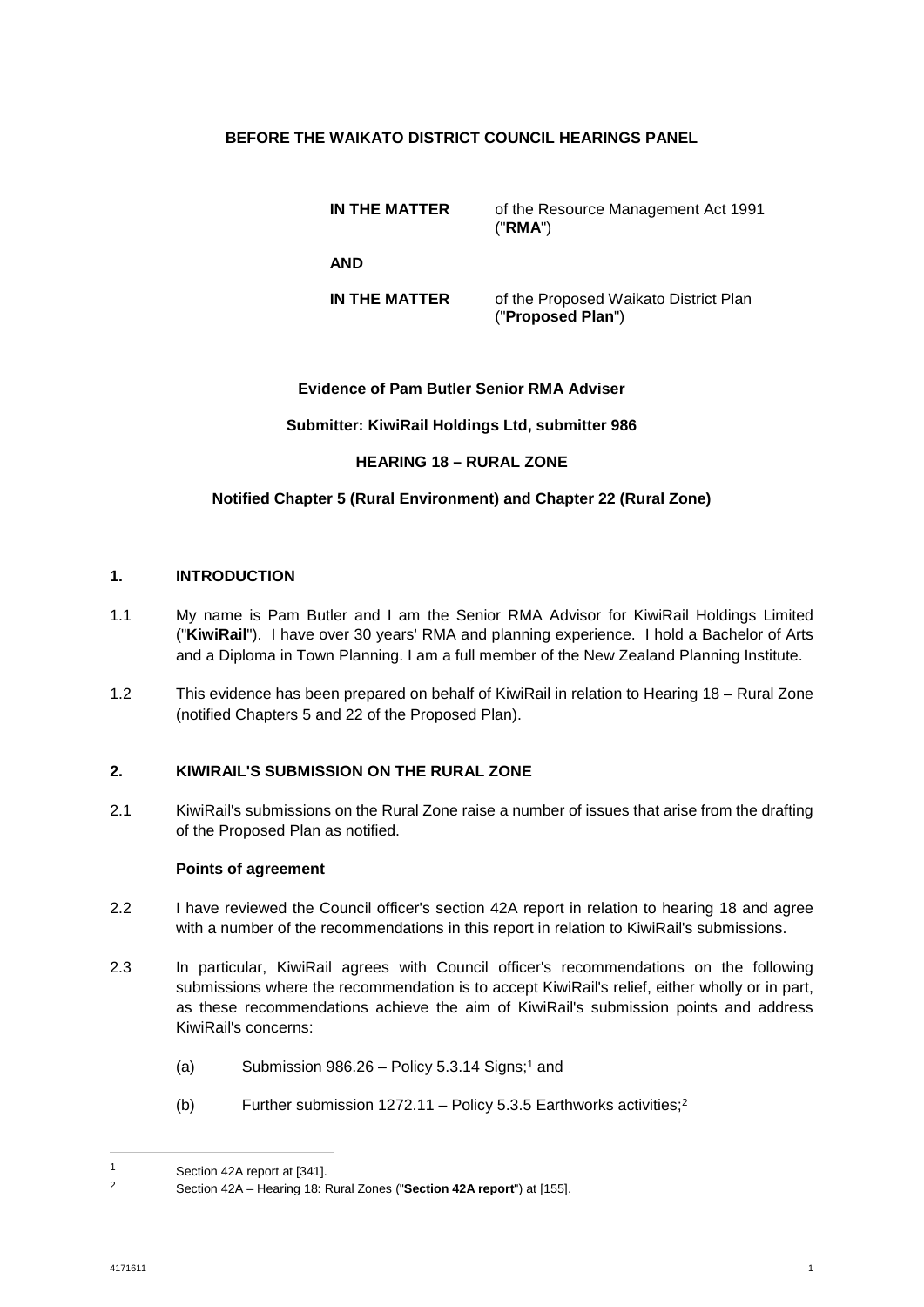### *Building setbacks*

- 2.4 In its submission, KiwiRail sought to include a new rule in all zones with properties adjoining [the railway corridor, including the Rural Zone, to require that all new or altered buildings be](#page-1-0)  set back a minimum of 5m from the railway corridor boundary.<sup>3</sup> Where compliance with the [5m setback is not achieved, resource consent may be sought for a restricted discretionary](#page-1-1)  activity.[4](#page-1-1)
- 2.5 [I have provided evidence on the building setbacks sought by KiwiRail in other hearings on the](#page-1-2)  Proposed Plan.<sup>5</sup> I rely on my previous statements of evidence in that regard and will not repeat that in detail here except to the extent that it is necessary to respond to the Council officer's recommendation.
- 2.6 The Council officer has recommended that KiwiRail's submissions on the 5m setback be [rejected, on the basis that the general boundary setbacks included in the Rural Zone are](#page-1-3)  greater than 5m such that a bespoke reference to the railway corridor is not necessary.<sup>6</sup> While maintaining its position that a rail-specific setback is necessary and appropriate in all other zones under the Proposed Plan, KiwiRail supports the Council officer's recommendation in this instance because:
	- (a) Under Rule 22.3.7.1, the minimum distance that a building (habitable or nonhabitable) must be set back from the boundary of an adjoining site (other than the [road corridor\) is 12m. Any building that does not comply with this requirement](#page-1-4)  requires resource consent as a restricted discretionary activity.[7](#page-1-4)
	- (b) While the Council officer rejected the inclusion of a rail-specific setback standard in the Rural Zone, the Council officer has recommended that the matters of discretion [provided for buildings that do not comply with the general boundary setback](#page-1-5)  requirements be amended to include "transport network safety and efficiency".<sup>8</sup> This additional matter of discretion will ensure that, where a building is proposed to be located within 12m of the railway corridor, potential adverse effects on safe and efficient operation of the network will be appropriately considered as part of the consenting process, provided officers interpret the railway as being part of the transport network.

## **Points of disagreement**

- 2.7 KiwiRail disagrees with the Council officer's recommendations in relation to KiwiRail's submissions on the following provisions:
	- (a) Rule 22.2.3.1 P2(a) Earthworks General;<sup>[9](#page-1-6)</sup>
	- (b) Rule 22.1.2 P6 and P8 Permitted Activities;<sup>[10](#page-1-7)</sup>

<span id="page-1-1"></span><span id="page-1-0"></span><sup>3</sup> Submission 986.54.

<span id="page-1-2"></span><sup>4</sup> Submission 986.67.<br>5 See Fuidance of Bo

See Evidence of Pam Butler on behalf of KiwiRail Holdings Limited in relation to: Hearing 6 - Village Zone (25 November 2019); Hearing 7 - Industrial Zones (10 December 2019); Hearing 9 – Business and Business Town Centre Zones (28 January 2020); Hearing 10 – Residential Zone (3 February 2020).

<span id="page-1-4"></span><span id="page-1-3"></span> $^6$  Section 42A Report at [311].

<span id="page-1-5"></span> $7$  Rule 22.3.7.1 RD1(a).<br>8 Section 42A Report at

<span id="page-1-6"></span>Section 42A Report at [671] and [673].

<span id="page-1-7"></span><sup>9</sup> Submission 986.104 and 986.112.

Submission 986.125.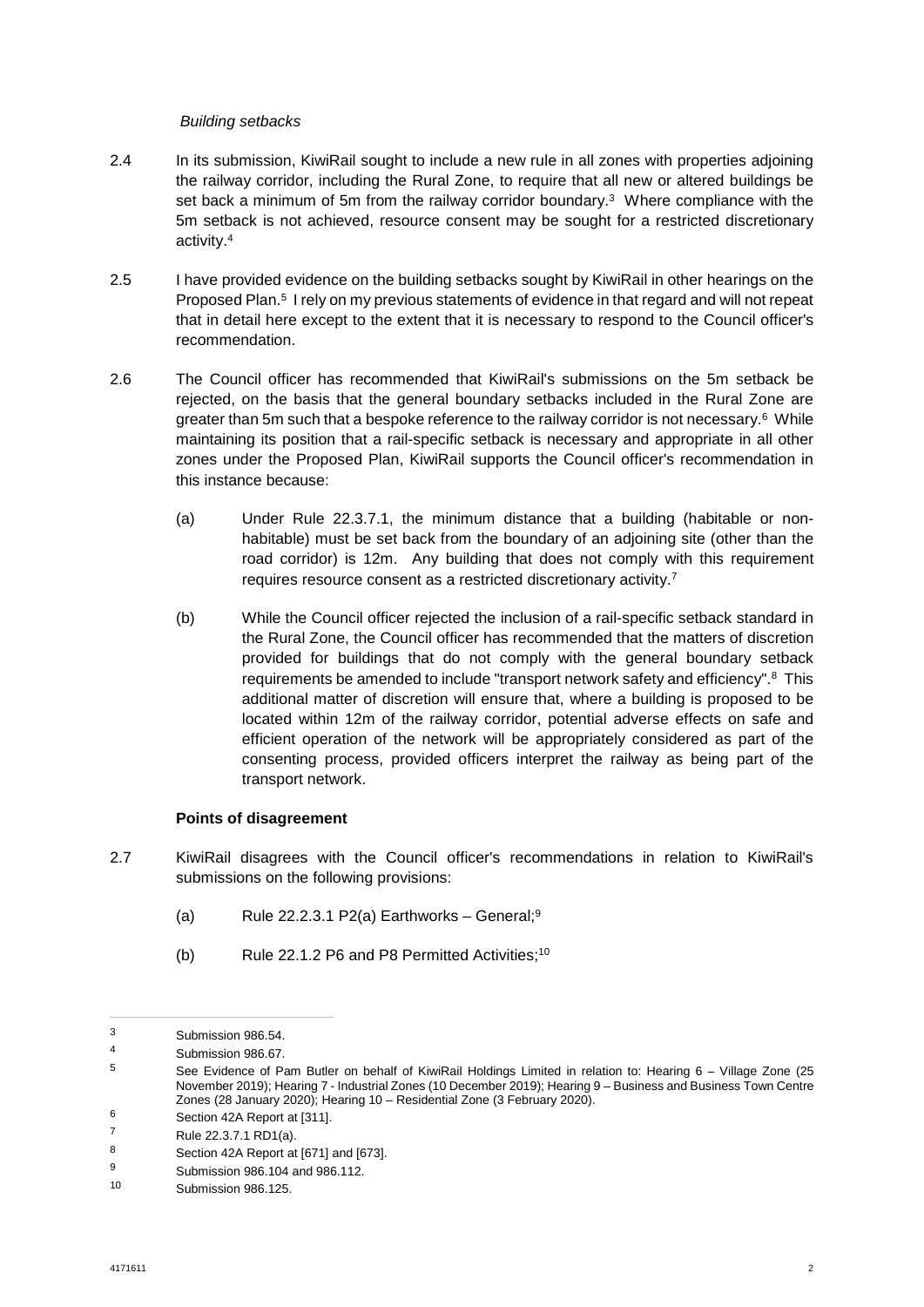- (c) Rule 22.1.3 Restricted Discretionary Activities;[11](#page-2-0) and
- (d) Policy 5.3.15 Policy Noise and vibration.<sup>[12](#page-2-1)</sup>
- 2.8 I expand on these points of disagreement in the following sections of my evidence.

### **3. EARTHWORKS**

#### **Stabilisation following earthworks**

*Relief sought by KiwiRail* 

3.1 KiwiRail's submission sought that Rule 22.2.3.1 P2(a)(iv) Earthworks – General be amended to include other available methods to stabilise the ground to prevent runoff, in[clud](#page-2-2)ing building or hardcover development due to the ambiguous nature of the current drafting.<sup>13</sup>

### *Response to section 42A report*

- 3.2 The Council officer has recommended that KiwiR[ail's](#page-2-3) submission be accepted in part, suggesting that Rule 22.2.3.1 be amended as follows:<sup>14</sup>
	- (v) Areas exposed by earthworks are stabilised on completion and revegetated to achieve 80% ground cover within 6 months of the commencement of the earthworks;
- 3.3 KiwiRail supports the amendment recommended by the Council officer, but considers that a further change is necessary to ensure that the revised rule accurately captures KiwiRail's desired relief. KiwiRail seeks that the Council officer's recommended drafting for Rule 22.2.3.1 P2(a)(iv) is amended as follows:
	- (v) Areas exposed by earthworks are stabilised on completion and or revegetated to achieve 80% ground cover within 6 months of the commencement of the earthworks;
- 3.4 The word "and" should be replaced with "or" to make it clear that there are other methods to achieve stabilisation of areas exposed by earthworks other than revegetation. While revegetation may be an appropriate method of stabilising land following the completion of earthworks in many circumstances, this will not necessarily be the case in respect of all activities. The Proposed Plan should therefore provide users with the flexibility to adopt the most suitable and practicable option in each circumstance.

### **Setbacks for earthworks adjacent to the rail corridor**

#### *Relief sought by KiwiRail*

3.5 KiwiRail's submission sought that Rule 22.2.3.1 P2 include an additional permitted [ac](#page-2-4)tivity standard requiring all earthworks to be located at least 1.5m from any infrastructure.<sup>15</sup> The

<span id="page-2-1"></span><span id="page-2-0"></span><sup>11</sup> Submission 986.125.<br>12 Submission 986.97

<span id="page-2-2"></span><sup>12</sup> Submission 986.27.<br>13 Submission 986.112

<span id="page-2-3"></span>Submission 986.112.

<span id="page-2-4"></span><sup>14</sup> Section 42A Report at [276] and [291].

Submissions 986.104.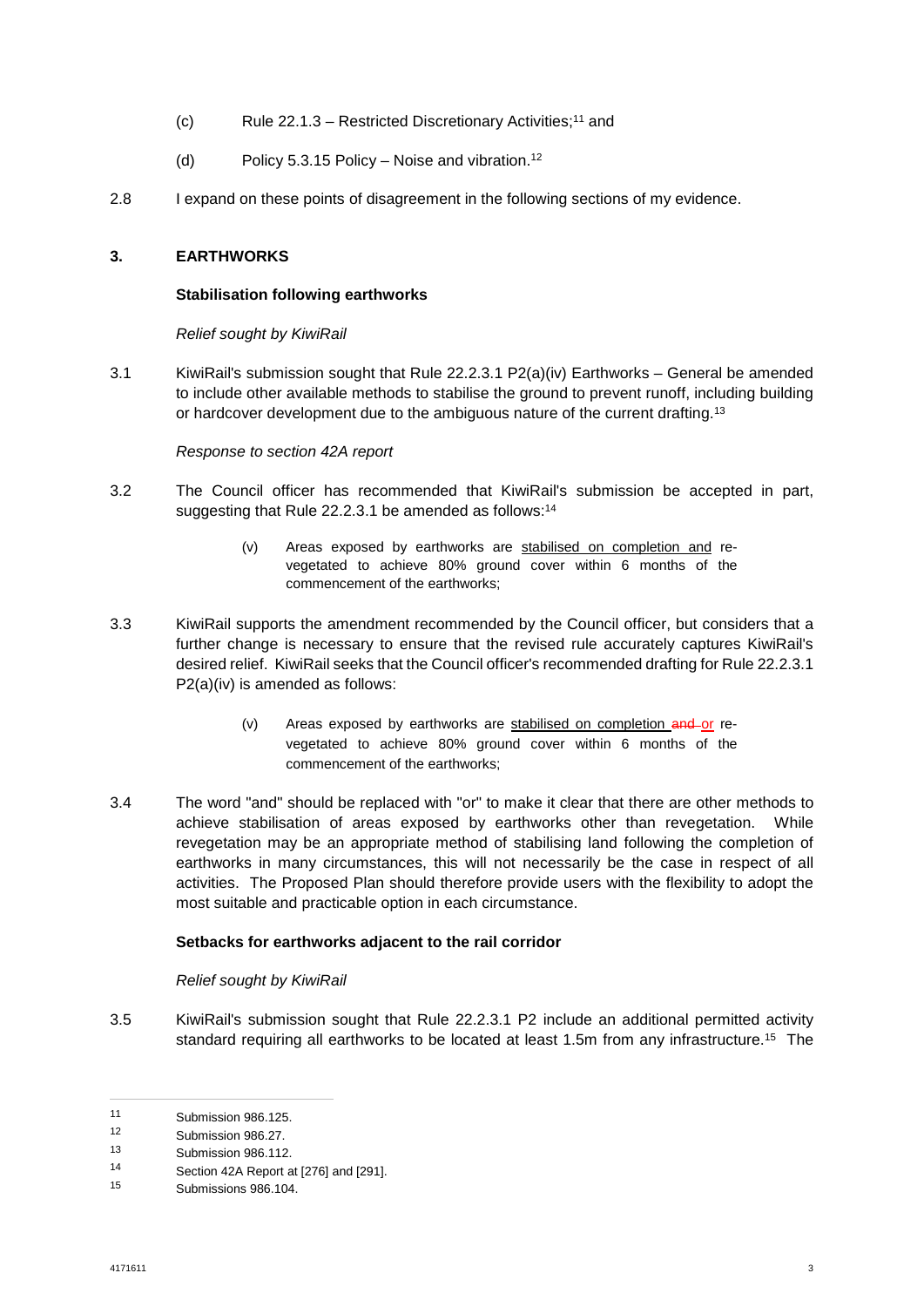relief sought is intended to avoid or manage the potential for the railway corridor to be undermined as a result of adjacent earthworks.

## *Response to section 42A report*

- 3.6 The Council officer has recommended that KiwiRail's submission on Rule 22.2.3.1 be rejected [because the Proposed Plan already contains provisions to ensure that earthworks "will not](#page-3-0)  impact on any waterway, open drain or overland flow path."<sup>16</sup> However, these provisions do not ensure that the potential adverse effects of earthworks located near the railway corridor on rail infrastructure will be appropriately avoided, remedied or mitigated.
- 3.7 KiwiRail supports the Council officer's recommended amendment to Rule 22.2.3.1 RD1 to include "effects on the safe, effective and efficient operation, maintenance and upgrade of [infrastructure, including access" as a matter of discretion for earthworks that breach the](#page-3-1)  performance standards provided under Rule 22.2.3.1 P2.<sup>17</sup> However, in the absence of a corresponding permitted activity standard relating to the location of earthworks in proximity to infrastructure in Rule 22.2.3.1 P2, earthworks may be able to be undertaken near the railway corridor (ie within 1.5m) as a permitted activity without any consideration on the potential impact of such works on the rail corridor. The requirement to consider effects on infrastructure under Rule 22.2.3.1 RD1 would therefore not be triggered, and such effects would not be appropriately considered and addressed.
- 3.8 KiwiRail continues to seek that Rule 22.2.3.1 P2 be amended to include a requirement for earthworks to be set back at least 1.5m from the railway corridor. The rail network can be undermined by earthworks undertaken on adjoining sites where there is no consideration of proximity rail infrastructure. This could compromise the safety and integrity of that infrastructure, which, in turn, has the potential to cause serious injury or loss of property and life, in the event that a train travels along unknowingly undermined or damaged tracks.

## **4. SETBACKS FOR FORESTRY ACTIVITIES ADJACENT TO THE RAIL CORRIDOR**

## **Relief sought by KiwiRail**

4.1 In its submission, KiwiRail sought amendments to Rule 22.1.2 to provide a minimum setback [of 10m for forestry planting and replanting \(where it occurs within five years of harvesting\) near](#page-3-2)  the railway corridor.<sup>18</sup> KiwiRail also sought to add a new discretionary activity to Rule 22.1.3 for afforestation or forestry that does not meet the setback requirements, with the [Co](#page-3-3)uncil's discretion restricted to effects on health, safety and efficiency of the railway corridor.<sup>19</sup>

## **Response to section 42A report**

4.2 The Council officer has recommended that KiwiRail's submissio[ns b](#page-3-4)e reje[cte](#page-3-5)d, on the basis that a separate recommendation has been made to Rule 22.1.2  $P6^{20}$  and  $P8^{21}$  to subject these

<span id="page-3-1"></span><span id="page-3-0"></span><sup>16</sup> Section 42A Report at [278].

<sup>17</sup> Section 42A Report at [278] and [291]. This change is recommended in response to KiwiRail's submission on Rule 22.2.3.1

<span id="page-3-3"></span><span id="page-3-2"></span><sup>18</sup> Submission 986.125.

<span id="page-3-4"></span><sup>19</sup> Submission 986.125.

<sup>&</sup>lt;sup>20</sup> Rule 22.1.2 P6 relates to afforestation not in an Outstanding Natural Landscape or Outstanding Natural Feature, with the recommended new performance standard requires such works to be undertaken in accordance with the NESPF.

<span id="page-3-5"></span><sup>21</sup> Rule 22.1.2 P8, which has been recommended to be deleted and moved to P7 in the s42A Report, relates to forestry activities. The Council officer has recommended that the same performance standard be provided for forestry activities as for afforestation.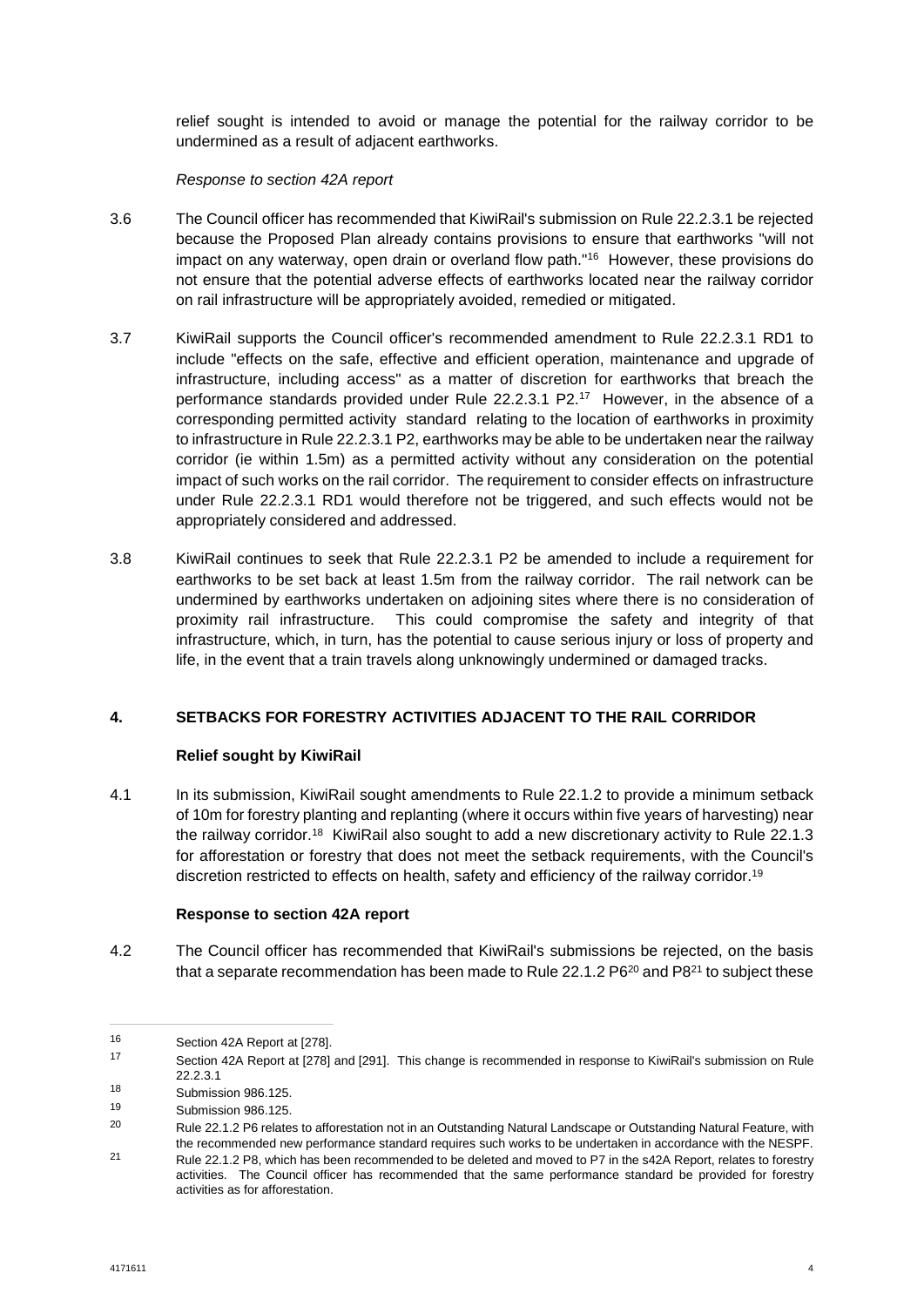activities to the requirements of Resource Managem[en](#page-4-0)t (National Environmental Standards for Plantation Forestry) Regulations 2017 ("**NES-PF**").<sup>22</sup>

- 4.3 Regulation 14 NES-PF requires all afforestation activities to be set back at least 10m from any adjoining property (ie including the railway corridor). Afforestation refers to planting and growing plantation forestry trees on land where there is no plantation forestry, and where plantation forestry harvesting has not occurred within the last five years. Any replanting that occurs on land where plantation forestry harvesting has occurred within the last five years will therefore not be caught by the NES-PF's setback requirement. In the absence of a relevant rule in the Proposed Plan, if replanting of a harvested forest occurs within 5 years, trees may be located within 10m of the railway corridor as a permitted activity.
- 4.4 When planted near to the rail corridor, trees can intrude into sight lines which raises particular safety issues at level crossings and around curves. Such plantings often also drop branches or leaves onto the rail corridor, increasing the risk of derailment. Trains cannot stop in a hurry, nor are they able to drive over such obstacles. Roots from trees can also undermine the safety of the rail corridor through the creation of mud spots. Mud spots occur where ballast under the rails is removed. When a train goes over a mud spot, the track bounces, creating a risk that either the track breaks or the train derails. Further, replanting trees often get closer and closer to the boundary and can end up encroaching into rail land.
- 4.5 KiwiRail therefore continues to seek the amendments to Rules 22.1.2 and 22.1.3 as set out in its submission on the Proposed Plan.

# **5. ACOUSTIC INSULATION WHERE SENSITIVE LAND USE ACTIVITIES ARE LOCATED NEAR THE RAIL CORRIDOR**

## **Relief sought by KiwiRail**

5.1 In its submission, KiwiRail sought to amend Policy 5.3.15 to include land near the railway [corridor in the list of "high noise environments" within which sensitive land uses are required](#page-4-1)  to be acoustically insulated. $23$  This relief is considered appropriate and necessary to reflect that the railway corridor operates 24 hours a day, 7 days a week, and can produce noise and vibration effects that cannot be fully internalised, due to the nature of rail infrastructure.

## **Response to section 42A report**

- 5.2 The Council officer has recommended that KiwiRail's submission be rejected due to the absence of an assessment demonstrating that the benefits of the propose[d a](#page-4-2)mendment outweigh the costs for affected landowners, in accordance with s32 of the RMA.<sup>24</sup>
- 5.3 KiwiRail's submission also sought the introduction of a suite of new provisions to the Infrastructure Chapter of the Proposed Plan requiring all new or altered sensitive activities in [proximity to the railway network to be appropriately mitigated in relation to rail noise and](#page-4-3)  vibration.<sup>25</sup> These provisions would apply across all zones, including the Rural Zone. As an alternative to this relief, KiwiRail sought that the same set of provisions be included in those zones where the railway network is located.

<span id="page-4-1"></span><span id="page-4-0"></span><sup>22</sup> Section 42A Report at  $[382]$ .<br>23 Submission 086.27

<span id="page-4-2"></span> $\frac{23}{24}$  Submission 986.27

 $^{24}$  Section 42A Report at [529].

<span id="page-4-3"></span>Submission 986.51.